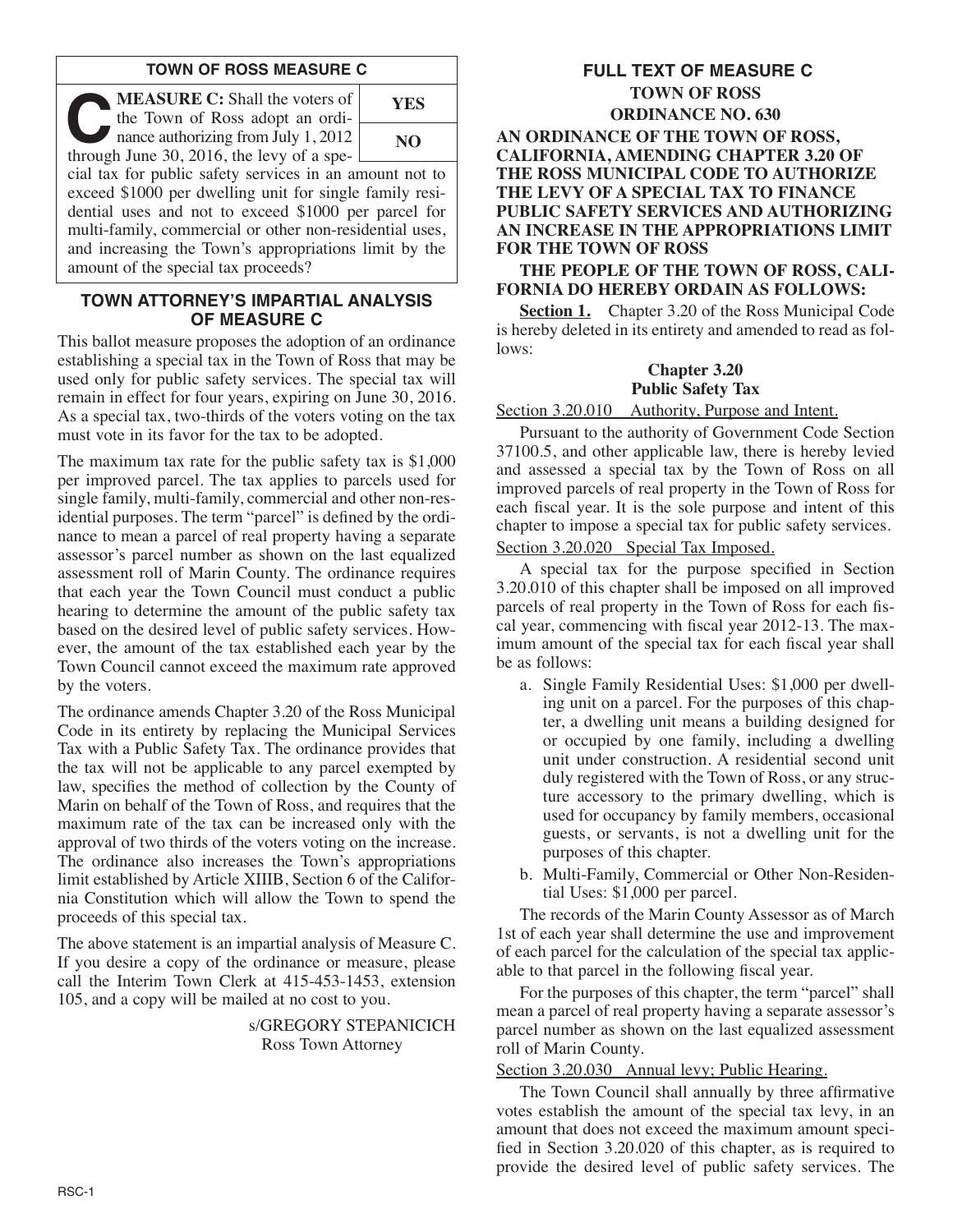special tax shall not be measured by value of the property.

The Town Council shall conduct a public hearing regarding the proposed annual levy of the special tax during the budget hearing for the applicable year. Notice of the public hearing shall be posted on the official bulletin board at Town Hall at least ten days prior to the hearing.

3.20.040 Special Fund, Use of Tax Proceeds.

The proceeds of the special tax imposed by this chapter shall be placed in a special fund to be used solely for the purpose of providing public safety services.

#### 3.20.050 Collection.

The special tax imposed by this chapter shall be collected in the same manner, on the same dates, and shall be subject to the same penalties and interest as other charges and taxes fixed and collected by the County of Marin on behalf of the Town of Ross. Said special tax, together with all penalties and interest thereon, shall constitute a lien upon the parcel upon which it is levied until it has been paid, and said special tax, together with all penalties and interest thereon, shall, until paid, constitute a personal obligation to the Town of Ross by the persons who own the parcel on the date the tax is due.

#### 3.20.060 Amendment.

The Town Council shall be empowered to amend this chapter by three affirmative votes of its members to carry out the general purposes of this chapter, to conform the provisions of this chapter to applicable state law, to modify the methods of collection, or to assign the duties of public officials under this chapter.

In no event shall the Town Council amend this chapter to increase the maximum amount of the special tax established in section 3.20.020, unless approved by two-thirds of the voters voting thereon.

#### 3.20.070 Exemptions.

The special tax shall not be imposed upon any parcel that is exempt from the special tax pursuant to any provisions of the Constitution or any paramount law. The Town Council by resolution may adopt exemptions to the special tax imposed by this chapter.

#### 3.20.080 Termination of Provisions.

This chapter shall be null and void as of twelve o'clock midnight, June 30, 2016, and shall have no force and effect whatsoever after said time and date. Notwithstanding the previous sentence, section 3.20.050, relating to the collection and enforcement of liens or obligations for the special tax previously levied hereunder, shall continue in effect until such time as the collection and enforcement procedures have been completed.

**Section 2.** The appropriations limit of the Town of Ross established under Article XIIIB, Section 6 of the California Constitution shall be increased by the proceeds received from the special tax imposed by this ordinance.

**Section 3.** If any provision of this ordinance or the application thereof to any person or circumstances is held invalid or unconstitutional by any court of competent jurisdiction, such invalidity or unconstitutionality shall not affect any other provision or applications, and to this end the provisions of this ordinance are declared to be severable. RSC-2

The Town Council, and the electorate by referendum, do hereby declare that they would have adopted this ordinance and each section, subsection, sentence, clause, phrase, part or portion thereof, irrespective of the fact that any one or more sections, subsections, clauses, phrases, parts or portions thereof, be declared invalid or unconstitutional.

Section 4. This ordinance shall be adopted and become effective only if approved by two-thirds of the voters voting thereon, at an election to be held on June 5, 2012.

**Section 5.** The Mayor is hereby authorized to attest to the adoption of this ordinance by signing where indicated below.

I hereby certify that the foregoing ordinance was PASSED, APPROVED AND ADOPTED by the people of the Town of Ross voting on the 5th day of June, 2012.

> s/CARLA SMALL Mayor

ATTEST: s/LINDA LOPEZ Interim Town Clerk